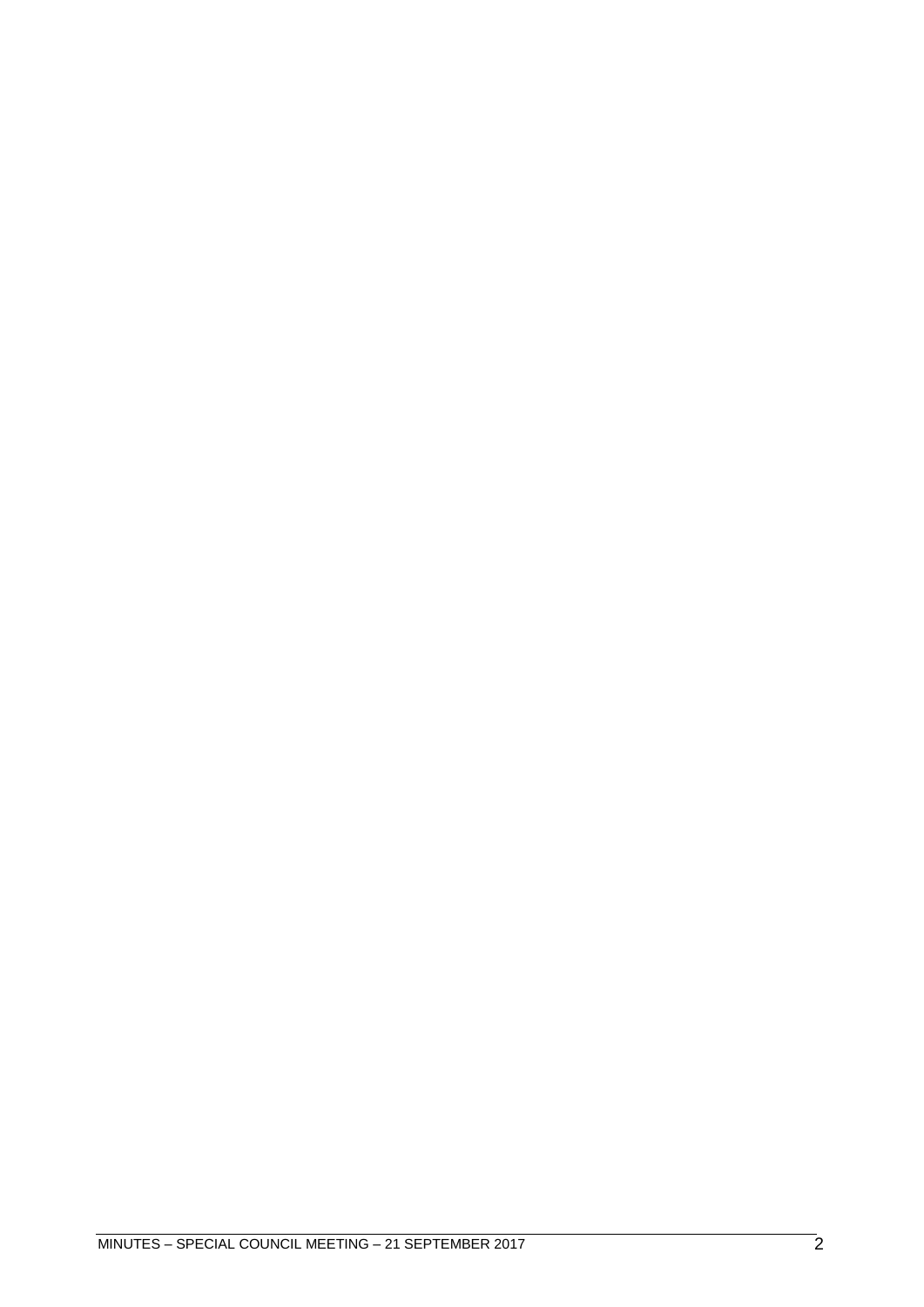# **Table of Contents**

| <b>OPENING</b><br>1. |                                                                                |     |  |  |  |  |
|----------------------|--------------------------------------------------------------------------------|-----|--|--|--|--|
|                      | 1.1                                                                            |     |  |  |  |  |
|                      | 1.2                                                                            |     |  |  |  |  |
|                      | 1.3                                                                            |     |  |  |  |  |
|                      | 1.4                                                                            |     |  |  |  |  |
|                      | 1.5                                                                            |     |  |  |  |  |
|                      | 1.6                                                                            |     |  |  |  |  |
|                      | 1.7                                                                            |     |  |  |  |  |
| 2.                   |                                                                                |     |  |  |  |  |
|                      | 2.1                                                                            |     |  |  |  |  |
|                      | 2.2                                                                            |     |  |  |  |  |
|                      | 2.3                                                                            |     |  |  |  |  |
|                      | 2.4                                                                            |     |  |  |  |  |
|                      | 2.5                                                                            |     |  |  |  |  |
| 3.                   |                                                                                |     |  |  |  |  |
|                      | 3.1                                                                            |     |  |  |  |  |
|                      | 3.2                                                                            |     |  |  |  |  |
|                      |                                                                                |     |  |  |  |  |
| 4.                   |                                                                                |     |  |  |  |  |
| 5.                   |                                                                                |     |  |  |  |  |
|                      | 5.1                                                                            |     |  |  |  |  |
|                      | 5.2                                                                            |     |  |  |  |  |
|                      | 5.3                                                                            |     |  |  |  |  |
|                      | 5.4                                                                            |     |  |  |  |  |
| 6.                   | ANNOUNCEMENTS BY PRESIDING MEMBER WITHOUT DISCUSSION 8                         |     |  |  |  |  |
| 7.                   | <b>OFFICER'S REPORTS</b>                                                       | 8   |  |  |  |  |
|                      | SY120-09/17 - Submission to DWER on the Application for Works Approval - Great |     |  |  |  |  |
|                      |                                                                                |     |  |  |  |  |
| 8.                   |                                                                                |     |  |  |  |  |
| 9.                   |                                                                                | .22 |  |  |  |  |
|                      |                                                                                |     |  |  |  |  |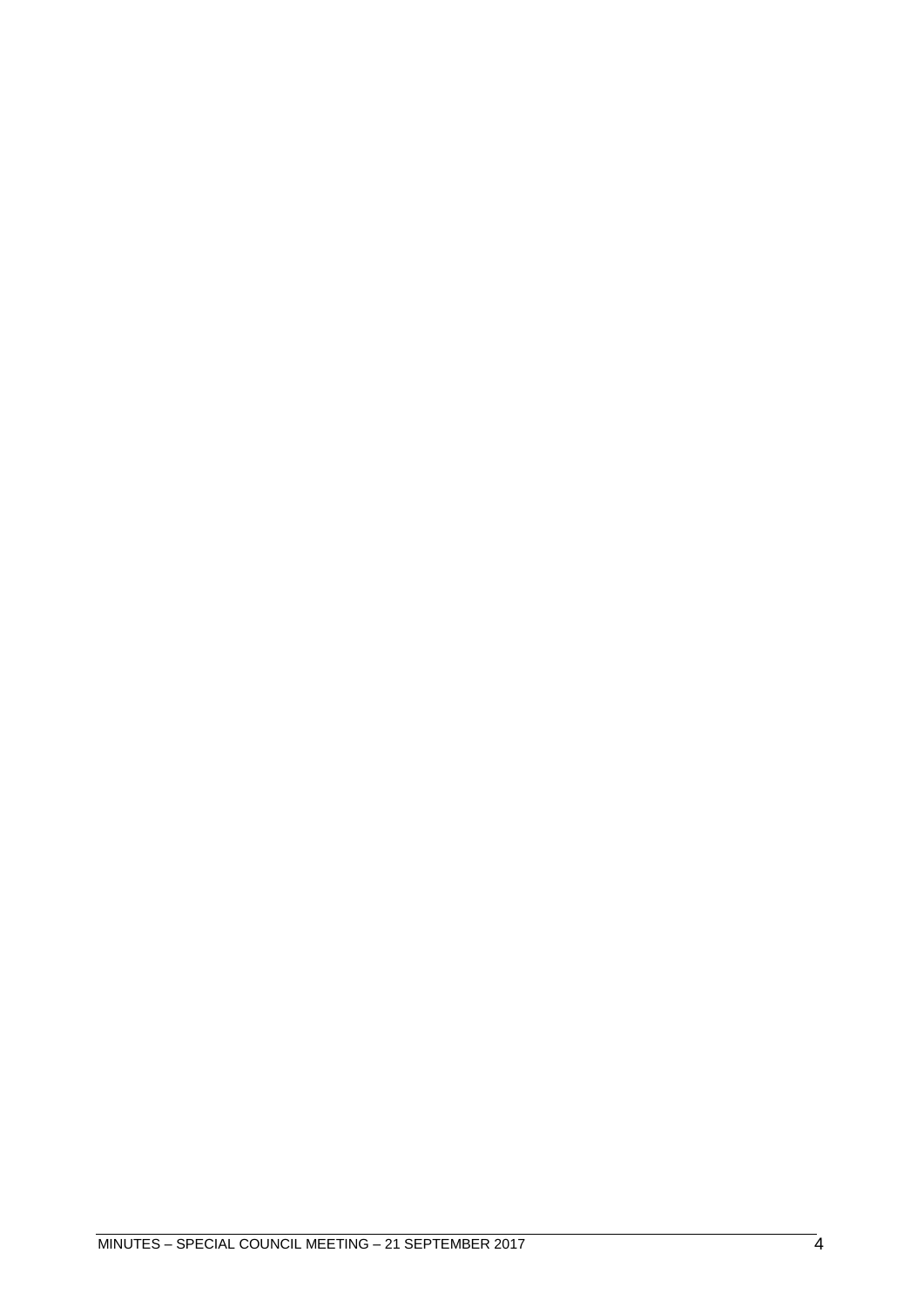

# SHIRE OF YORK

# THE SPECIAL MEETING OF THE COUNCIL HELD ON THURSDAY, 21 SEPTEMBER 2017, COMMENCING AT 5.08PM IN THE LESSER HALL, YORK TOWN HALL, YORK

The York Shire Council acknowledges the traditional owners of the land on which this meeting will be held.

# <span id="page-4-0"></span>**1. OPENING**

- <span id="page-4-1"></span>1.1 Declaration of Opening *Cr David Wallace, Shire President, declared the meeting open at 5.08pm.*
- <span id="page-4-2"></span>1.2 Disclaimer The Shire President advised the following:

*"I wish to draw attention to the Disclaimer Notice contained within the agenda document and advise members of the public that any decisions made at the meeting today, can be revoked, pursuant to the Local Government Act 1995.* 

*Therefore members of the public should not rely on any decisions until formal notification in writing by Council has been received. Any plans or documents in agendas and minutes may be subject to copyright. The express permission of the copyright owner must be obtained before copying any copyright material."*

- <span id="page-4-3"></span>1.3 Standing Orders *Nil*
- <span id="page-4-4"></span>1.4 Announcement of Visitors *Nil*
- <span id="page-4-5"></span>1.5 Declarations of Interest that Might Cause a Conflict *Nil*
- <span id="page-4-6"></span>1.6 Declarations of Financial Interest *Nil*
- <span id="page-4-7"></span>1.7 Declarations of Interest that May Affect Impartiality *Nil*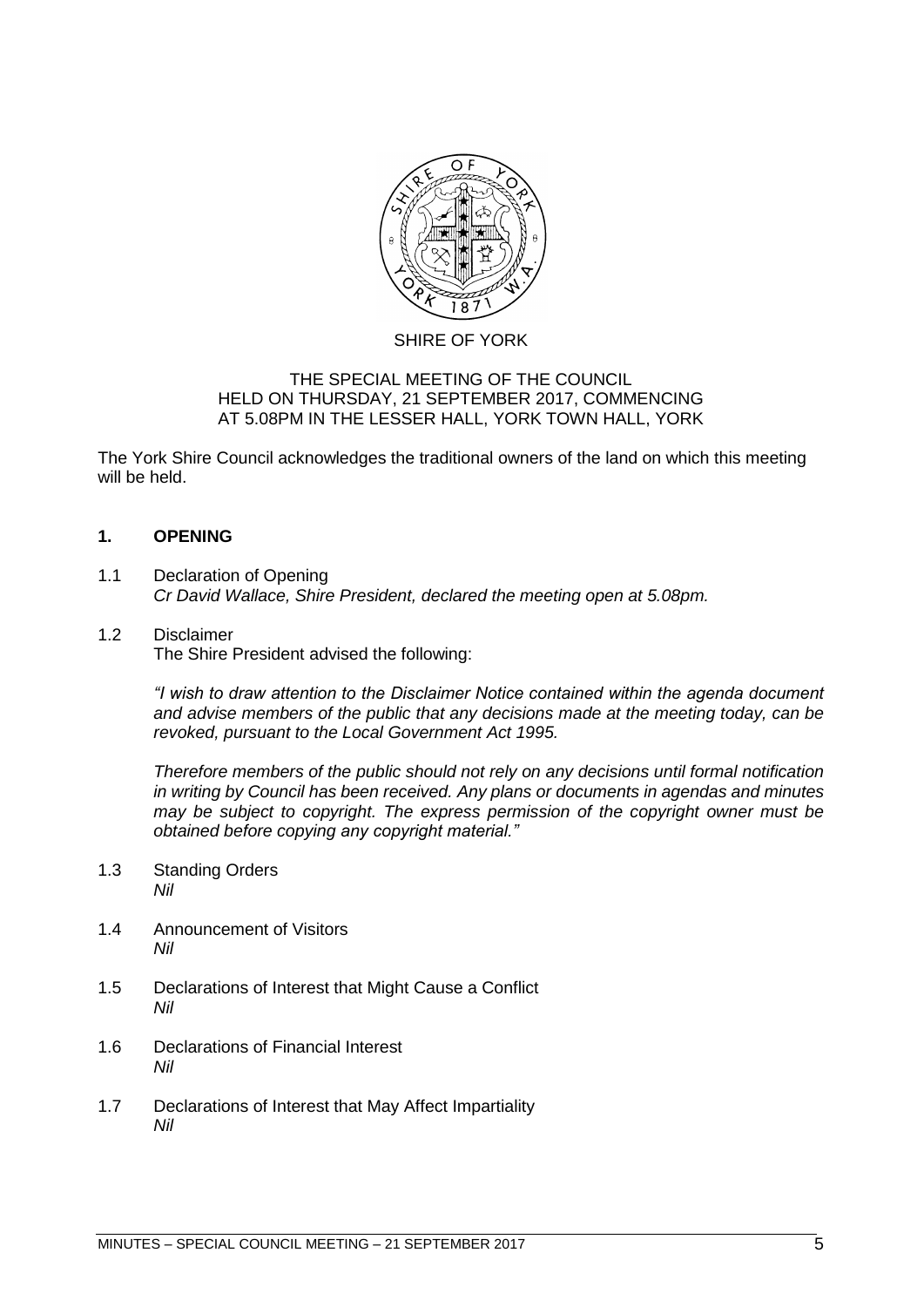# <span id="page-5-0"></span>**2. ATTENDANCE**

# <span id="page-5-1"></span>2.1 Members

*Cr David Wallace, Shire President; Cr Denese Smythe, Deputy Shire President; Cr Pam Heaton; Cr Jane Ferro; Cr Tricia Walters*

# <span id="page-5-2"></span>2.2 Staff

*Paul Martin, Chief Executive Officer; Paul Crewe, Executive Manager Infrastructure & Development Services; Suzie Haslehurst, Executive Manager Corporate and Community Services; Carly Rundle, Senior Planner; Colleen Thompson, Senior Planner, GHD; Helen D'Arcy-Walker, Executive Support Officer*

- <span id="page-5-3"></span>2.3 Apologies *Cr Heather Saint; Cr Trevor Randell*
- <span id="page-5-4"></span>2.4 Leave of Absence Previously Approved *Nil*
- <span id="page-5-5"></span>2.5 Number of People in Gallery at Commencement of Meeting *There were 34 people in the Gallery at the commencement of the meeting*

# <span id="page-5-6"></span>**3. PUBLIC QUESTION TIME**

Public Question Time is conducted in accordance with the Act and Regulations. In addition to this the Shire's Council Meetings Local Law 2016 states –

# *6.7 Other procedures for question time for the public*

*(1) A member of the public who wishes to ask a question during question time must identify themselves and register with a Council Officer immediately prior to the meeting.* 

- *(2) A question may be taken on notice by the Council for later response.*
- *(3) When a question is taken on notice the CEO is to ensure that— (a) a response is given to the member of the public in writing; and (b) a summary of the response is included in the agenda of the next meeting of the Council.*

*(4) Where a question relating to a matter in which a relevant person has an interest is directed to the relevant person, the relevant person is to—*

- *(a) declare that he or she has an interest in the matter; and*
- *(b) allow another person to respond to the question.*

*(5) Each member of the public with a question is entitled to ask up to 2 questions before other members of the public will be invited to ask their questions.* 

*(6) Where a member of the public provides written questions then the Presiding Member may elect for the questions to be responded to as normal business correspondence.* 

*(7) The Presiding Member may decide that a public question shall not be responded to where—*

*(a) the same or similar question was asked at a previous meeting, a response was provided and the member of the public is directed to the minutes of the meeting at which the response was provided;* 

*(b) the member of the public uses public question time to make a statement, provided that the Presiding Member has taken all reasonable steps to assist the member of the public to phrase the statement as a question; or* 

*(c) the member of the public asks a question that is offensive or defamatory in nature, provided that the Presiding Member has taken all reasonable steps to assist the member*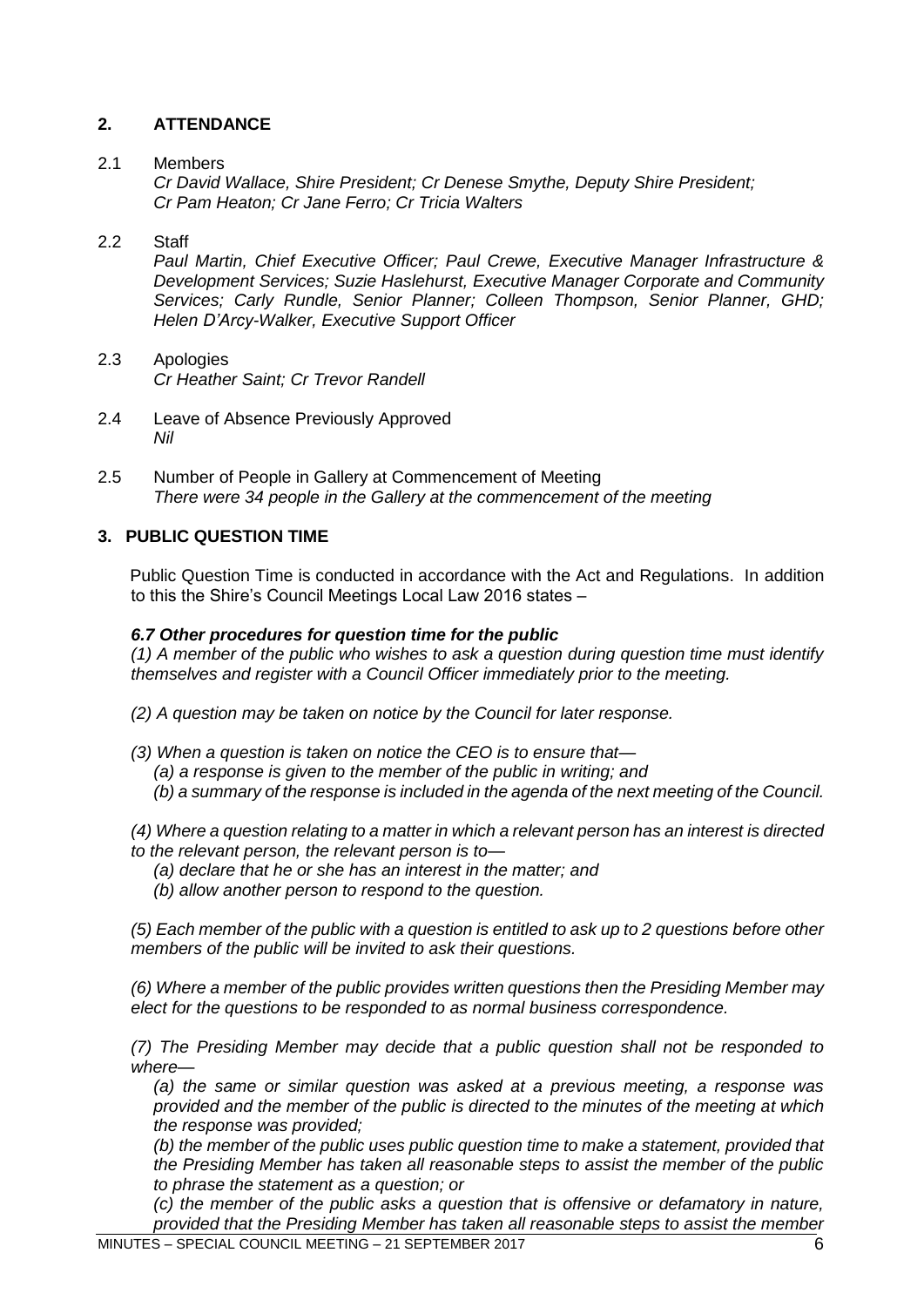*of the public to phrase the question in a manner that is not offensive or defamatory.* 

*(8) A member of the public shall have 2 minutes to submit a question.* 

*(9) The Council, by resolution, may agree to extend public question time.* 

*(10) Where any questions remain unasked at the end of public question time they may be submitted to the CEO who will reply in writing and include the questions and answers in the agenda for the next ordinary Council meeting.* 

*(11) Where an answer to a question is given at a meeting, a summary of the question and the answer is to be included in the minutes.*

*Public Question Time Commenced at: 5.10pm*

- <span id="page-6-0"></span>3.1 Written Questions – Current Agenda *Nil*
- <span id="page-6-1"></span>3.2 Public Question Time

# **Mrs Kay Davies**

# **Question 1:**

I wish to ask Council why their submission to the DWER is not concerned by the lack of a contingency plan and ask that they request a \$50 million contingency fund be set up by the applicant?

# **Response provided by the Senior Planner, GHD**

Any works approval – if issued by the Department of Water and Environmental Regulation – will have conditions and expectations for the applicant to meet. Council will consider the request for a contingency fund in their consideration of the Officer's Recommendation.

# **Question 2:**

Why the submission does not address the operating hours of the landfill specifically operating on Saturdays as this will affect tourism in York?

# **Response provided by the Senior Planner, GHD**

The operating hours proposed in the works approval are consistent with a condition applied to the development approval by the State Administrative Tribunal in its determination of 8 March 2016.

# **Mr Denis Hill**

# **Question 1:**

AVRA are still engaged with Rockwater Principal hydrogeologist, Dr Roger Passmore. Our angle of attack is to challenge the validity of a decision made and based on a theoretical model, that allowed for the grant of the original works approval.

Would it not be prudent to have GHD liaise with Dr Passmore because of his long association with this project and so as not to work at cross purposes or duplicate effort?

If the answer is yes, how do you want to facilitate this?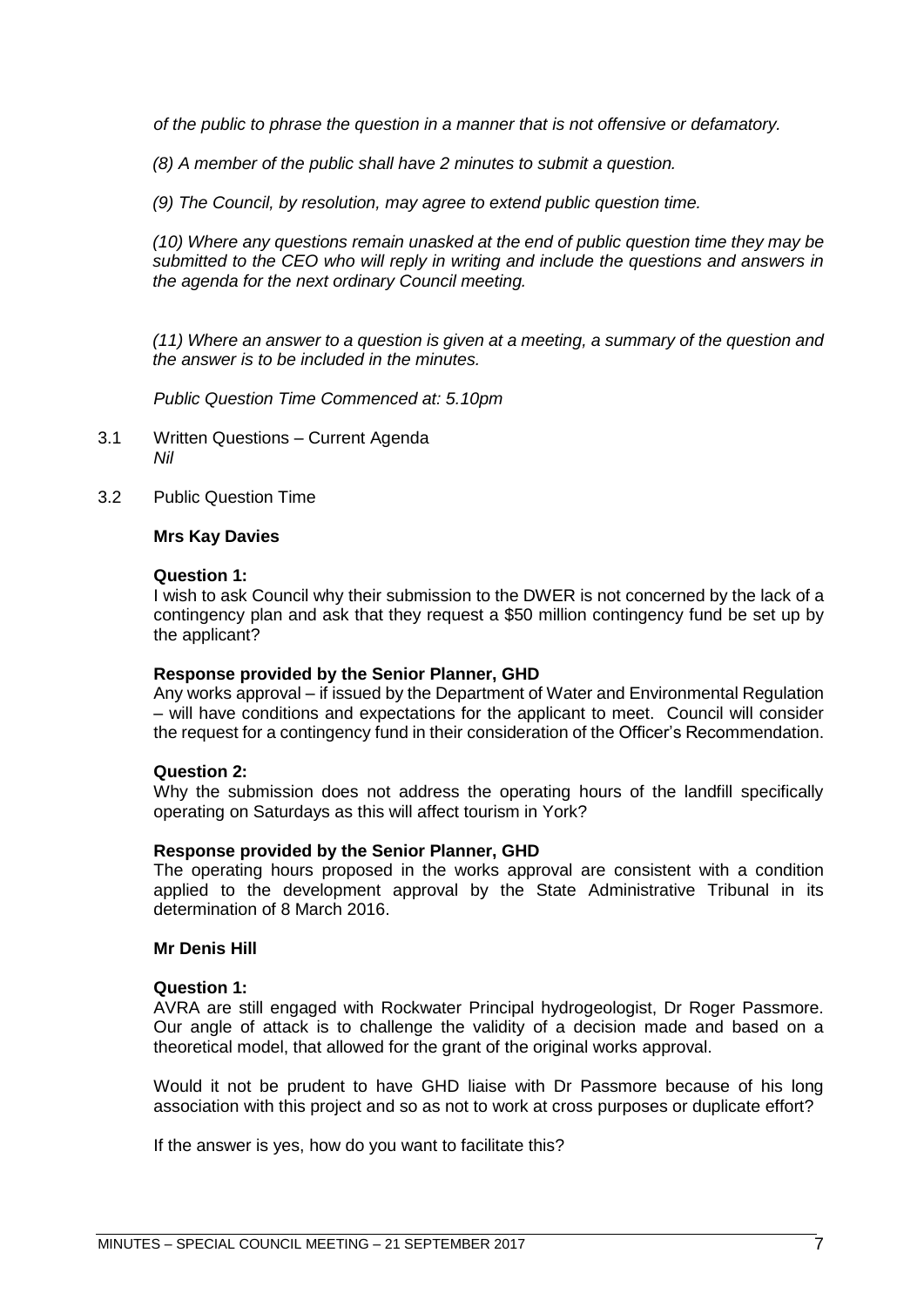# **Response provide by the Chief Executive Officer:**

We are now requesting an additional point 6 to be included in the Officer Recommendation. If Council agrees with this additional point 6 the Shire will ask GHD to liaise with Dr Passmore.

# **Mr John Cole**

As the question Mr Cole wished to ask was not relating to the Agenda Item for the Special Council Meeting the Shire President did not allow it.

*Public Question Time Concluded at 5.17pm*

- <span id="page-7-0"></span>**4. APPLICATIONS FOR LEAVE OF ABSENCE**  *Nil*
- <span id="page-7-1"></span>**5. PRESENTATIONS**
- <span id="page-7-2"></span>5.1 Petitions *Nil*
- <span id="page-7-3"></span>5.2 Presentations *Nil*
- <span id="page-7-4"></span>5.3 Deputations *Nil*
- <span id="page-7-5"></span>5.4 Delegates reports *Nil*
- <span id="page-7-6"></span>**6. ANNOUNCEMENTS BY PRESIDING MEMBER WITHOUT DISCUSSION** *Nil*
- <span id="page-7-7"></span>**7. OFFICER'S REPORTS**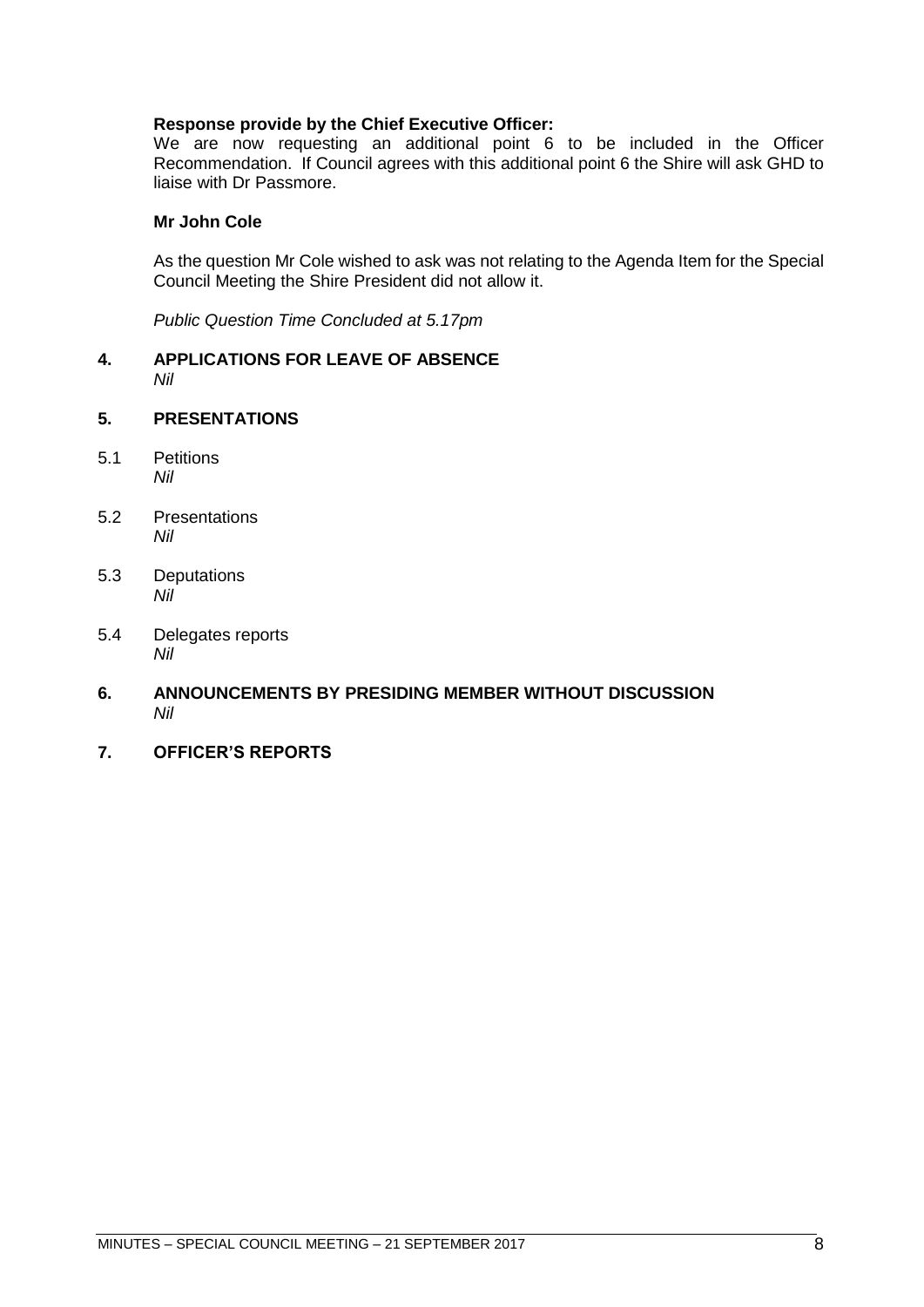# <span id="page-8-0"></span>*SY120-09/17 – Submission to DWER on the Application for Works Approval – Great Southern Landfill (Allawuna Farm)*

| <b>FILE REFERENCE:</b><br><b>APPLICANT OR PROPONENT(S):</b><br><b>AUTHORS NAME &amp; POSITION:</b><br><b>RESPONSIBLE OFFICER:</b> | Gr2.290<br><b>Alkina Holdings Pty Ltd</b><br><b>Colleen Thompson, Consultant Planner</b><br>Paul Crewe, Executive Manager Infrastructure and<br><b>Development Services</b> |  |  |
|-----------------------------------------------------------------------------------------------------------------------------------|-----------------------------------------------------------------------------------------------------------------------------------------------------------------------------|--|--|
| <b>PREVIOUSLY BEFORE COUNCIL: Nil</b><br><b>DISCLOSURE OF INTEREST:</b><br><b>APPENDICES:</b>                                     | Nil<br><b>Nil</b>                                                                                                                                                           |  |  |

# **Nature of Council's Role in the Matter:**

• Advocative

# **Purpose of the Report:**

To seek Council endorsement of a formal submission on an application for a works approval by Alkina Holdings Pty Ltd for a landfill facility on Lot 4869, Great Southern Highway, Saint Ronans.

# **Background:**

On 14 April 2014, the Wheatbelt Joint Development Assessment Panel (JDAP) refused a development application to construct and use a portion of Lots 4869, 5931, 9926 and 26932 Great Southern Highway, Saint Ronans (the subject land) for a Class II landfill facility. The applicant subsequently filed an Application for Review with the State Administrative Tribunal (SAT) on 24 April 2014. As part of this SAT review process, the applicant submitted an amended application to the JDAP, which was refused by the JDAP on 31 August 2015.

On 8 March 2016; the SAT upheld the appeal and approved the application subject to conditions. The SAT decision replaces the decision of the JDAP, made on 31 August 2015.

The applicant has since acquired Perthwaste, a waste management operation, including an operating landfill at North Bannister. As a result, Suez Environment has not progressed its plans to develop the Allawuna landfill site, and a works approval for the operation was revoked at the request of the applicant. However, as development approval runs with the land and not ownership, the development approval remained valid.

Alkina Holdings is now proposing to develop a landfill facility on the site, in accordance with the previous development approval. The proponent has applied for a concurrent works approval and licence, which is currently being advertised for public comment with the submission period closing on the 28 September 2017.

# **Comments and details:**

The following comments are offered in relation to the works approval:

# Ad hoc nature of the proposal

Numerous state government documents, including the *State Planning Strategy 2050* and the *Waste Strategy 2012* recognise the need for government to undertake strategic planning for the location of waste facilities.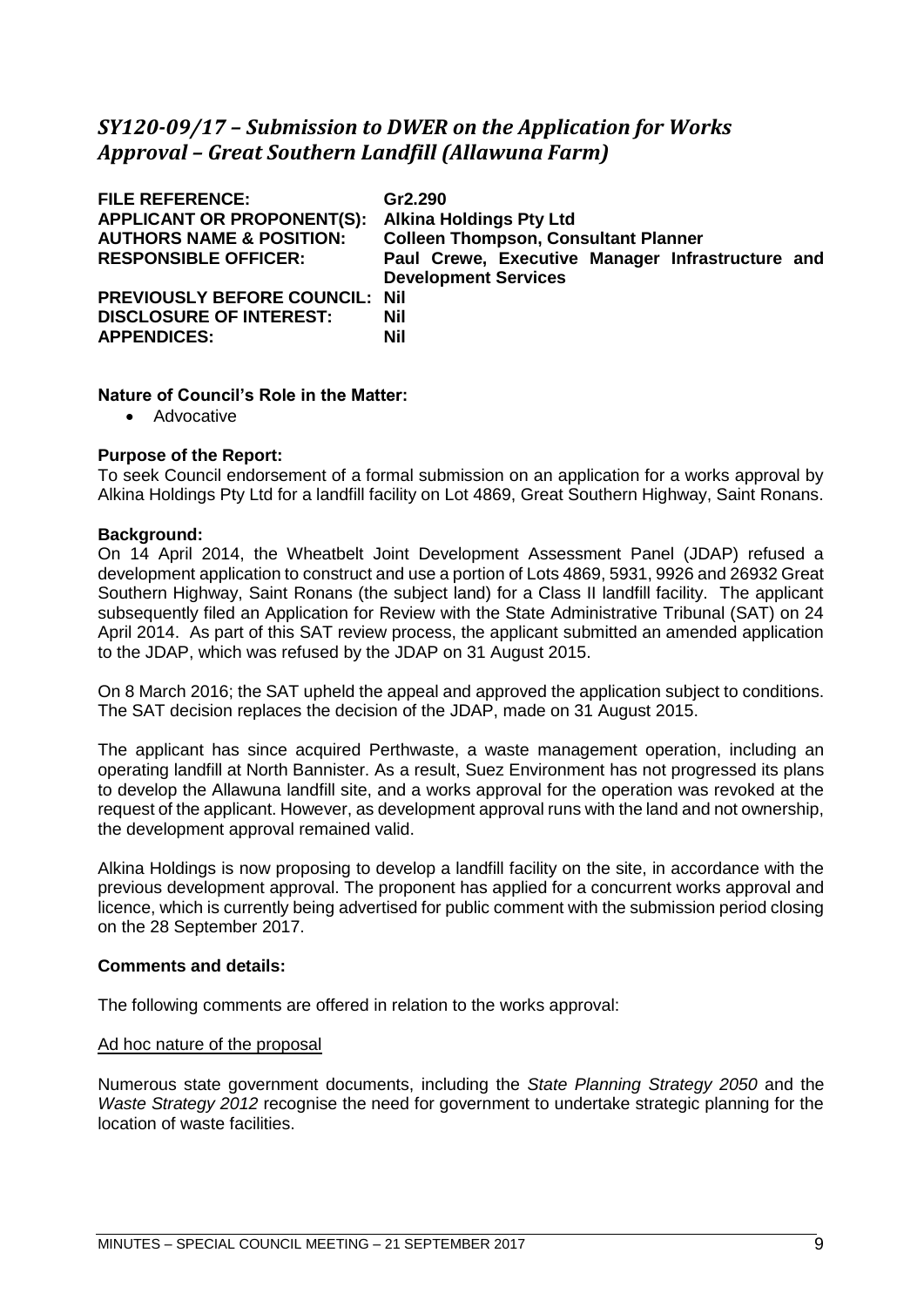The State Planning Strategy, released by the Western Australian Planning Commission, establishes a framework of planning principles, strategic goals and state strategic directions. The State Planning Strategy relevantly identifies the need to secure strategic sites and infrastructure corridors for waste facilities to ensure that they are appropriately sited, designed, operated and managed. Specifically, in terms of identifying strategic sites, the State Planning Strategy states:

*"Planning for strategic waste sites involves the assessment of buffers, transport access, relationships to existing waste facilities producers and the degree of risk of air, soil, groundwater and surface water pollution."* 

This is mirrored in the *Waste Strategy 2012* which includes as a strategic objective the need to undertake long term planning for waste facilities to enable access to suitably located land to cater for the State's waste management needs. Importantly, it stresses the need to identify the number and types of facilities likely to be required, their optimum location and access to transport networks.

Clearly waste facilities, including landfill sites, should not be approved in the absence of strategic planning. The ad hoc nature of the proposal has removed the ability of the community to engage with government on the appropriate identification of a range of potential landfill sites, and to prioritise the most appropriate sites on the basis of environmental, social, and economic performance. Whilst it is unlikely that any proposed landfill site will be supported by nearby residents, the lack of any strategic planning makes it impossible to demonstrate that the potential impacts are justified by broader social and community benefit.

The community has not been able to contribute to a broader planning process that enables the most appropriate location to be debated, tested and considered in a collaborative, transparent manner. In the absence of a meaningful, strategic and engaging process, the Shire cannot support a development that has drawn so much concern and opposition from the community.

# Consistency with Local Planning Scheme and development approval

The Shire is currently progressing an omnibus amendment (Amendment No. 50) to Local Planning Scheme No. 2, which includes two amendments of relevance to this proposal:

- The use class 'Waste Disposal Facility' (which includes landfill activities) will become an 'X' or 'not permitted' use in the General Agriculture Zone; and
- The insertion into Schedule 3 of the Scheme of a Special Use Zone No. 8 (SU8), identifying a waste disposal facility on Lot 4869 subject to various conditions that require the development to be undertaken in accordance with the 8 March 2016 decision of the SAT.

The introduction of Special Use Zone No. 8 was subject of a separate report to the Ordinary Council Meeting held on 28 August 2017, where it was resolved:

# *"That Council:*

- *1. Requests the CEO to write to the Minister for Planning advising that:*
- *(a) Council's preferred position is that the Special Use Zone No. 8 be removed and Lots 9926, 26934, 4869 & 5931 Great Southern Highway, St Ronans remain zoned General Agriculture;*
- *(b) Should the Minister choose not to remove the Special Use zone No. 8, Council supports the inclusion of the 'sunset clause' into the Special Use Zone No. 8 to read as follows:*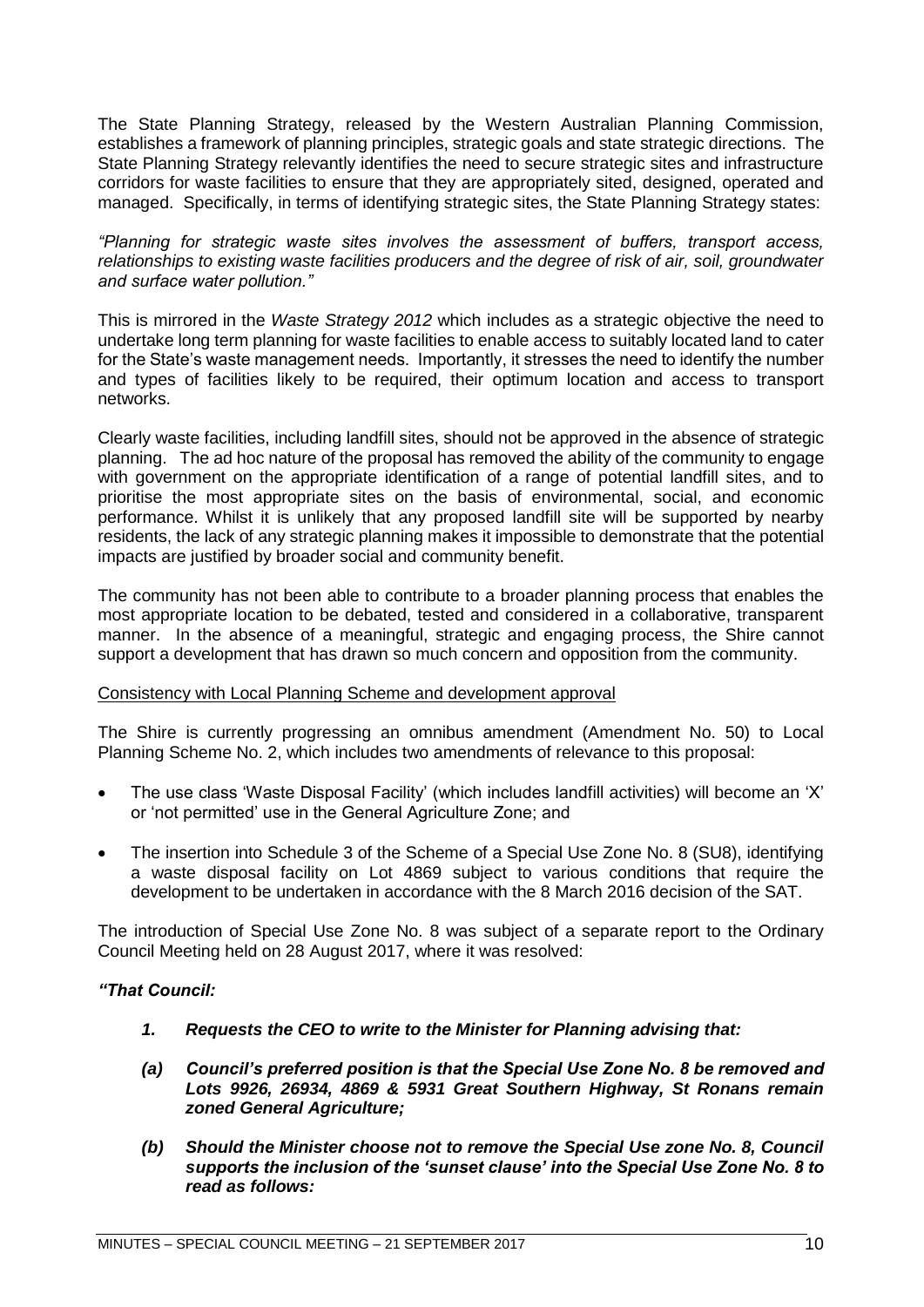|                 | No. | <b>Particulars of Land</b> | <b>Special Use</b>            | <b>Conditions</b>                                 |
|-----------------|-----|----------------------------|-------------------------------|---------------------------------------------------|
| SU <sub>8</sub> | 8   | Lots 9926,                 | 1. Waste                      | <b>The</b><br>1.<br>waste                         |
|                 |     | 26934.                     | <b>Disposal</b>               | disposal<br>facility                              |
|                 |     | 4869 and                   | <b>Facility</b><br>and        | shall only accept                                 |
|                 |     | 5931 Great Southern        | associated                    | waste<br>types                                    |
|                 |     | <b>Highway, St. Ronans</b> | infrastructure                | for<br>permitted                                  |
|                 |     |                            | on Lot 4869                   | disposal<br>at<br>a a                             |
|                 |     |                            | (AA)                          | <b>Class I and Class</b>                          |
|                 |     |                            | 2. Caretaker's                | II landfill (DER,                                 |
|                 |     |                            | dwelling<br>on                | <b>Waste</b><br>Landfill                          |
|                 |     |                            | Lot 4869 (AA)                 | <b>Classification</b>                             |
|                 |     |                            | 3. Single House               | <b>Waste</b><br>and<br><b>Definitions</b><br>1996 |
|                 |     |                            | on Lot 9926 (P)               |                                                   |
|                 |     |                            | and<br>the<br>on              | (as amended)).                                    |
|                 |     |                            | other three lots<br>the       | 2.<br>The development                             |
|                 |     |                            | in<br>event<br>that the waste | is<br>to<br>be                                    |
|                 |     |                            | disposal                      | undertaken<br>in                                  |
|                 |     |                            | facility is not               | accordance with                                   |
|                 |     |                            | developed<br><b>on</b>        | the 8 March 2016                                  |
|                 |     |                            | Lot 4869.                     | decision of the                                   |
|                 |     |                            | <b>Agriculture</b>            | <b>State</b><br><b>Administrative</b>             |
|                 |     |                            | extensive (P)                 | <b>Tribunal</b>                                   |
|                 |     |                            |                               | ([2016]WASAT22)                                   |
|                 |     |                            |                               | and<br>а                                          |
|                 |     |                            |                               | development                                       |
|                 |     |                            |                               | approval issued                                   |
|                 |     |                            |                               | the<br>local<br>by                                |
|                 |     |                            |                               | government.                                       |
|                 |     |                            |                               |                                                   |
|                 |     |                            |                               | 3. If<br>the<br><b>of</b>                         |
|                 |     |                            |                               | development<br>the<br>waste                       |
|                 |     |                            |                               | facility<br>disposal                              |
|                 |     |                            |                               | is<br>not                                         |
|                 |     |                            |                               | substantially                                     |
|                 |     |                            |                               | commenced prior                                   |
|                 |     |                            |                               | to the expiration                                 |
|                 |     |                            |                               | of 2 years from                                   |
|                 |     |                            |                               | the date the SAT                                  |
|                 |     |                            |                               | approval is taken                                 |
|                 |     |                            |                               | have<br>had<br>to                                 |
|                 |     |                            |                               | SU <sub>8</sub><br>effect, the                    |
|                 |     |                            |                               | provisions other                                  |
|                 |     |                            |                               | this<br>than                                      |
|                 |     |                            |                               | condition<br>and                                  |
|                 |     |                            |                               | condition 4 will                                  |
|                 |     |                            |                               | have<br>cease<br>to                               |
|                 |     |                            |                               | effect,<br>and use                                |
|                 |     |                            |                               | and development                                   |
|                 |     |                            |                               | of the site shall                                 |
|                 |     |                            |                               | only<br>in<br>be                                  |
|                 |     |                            |                               | accordance with<br>'General<br>the                |
|                 |     |                            |                               | <b>Agriculture' zone</b>                          |
|                 |     |                            |                               | and<br>use                                        |
|                 |     |                            |                               | permissibility's                                  |
|                 |     |                            |                               |                                                   |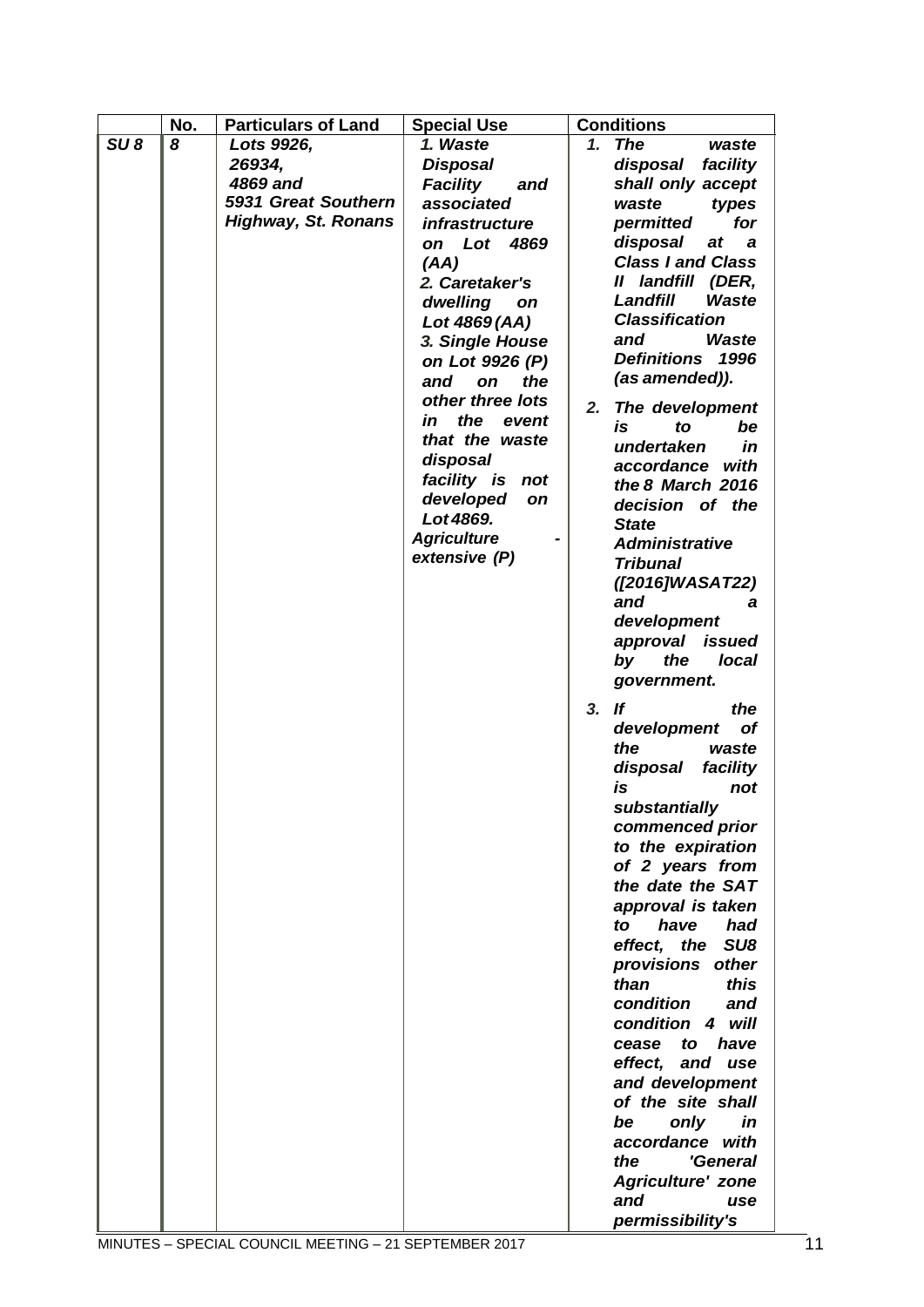|  | for the General<br><b>Agriculture zone</b><br>in the Zoning<br>Table.                                                                                                                                                                                       |
|--|-------------------------------------------------------------------------------------------------------------------------------------------------------------------------------------------------------------------------------------------------------------|
|  | 4. If, a development<br>approval<br>is<br>sought following<br>expiry of<br>the<br>approval<br>mentioned<br>in<br>point 2,<br>the<br>application is to<br>be assessed<br>the<br>under<br>requirements<br>applicable to the<br>'General<br>Agriculture' zone. |

# *2. In the event that the Minister for Planning modifies the Special Use No. 8 zone, authorises the CEO to send the modified Scheme Amendment No. 50 documents to the Western Australian Planning Commission."*

Amendment 50 is currently before the Minister for Planning for final determination, after which it will be confirmed whether the land will be:

- a. Retained as General Agriculture,
- b. Rezoned to Special Use with a sunset clause, or
- c. Rezoned to Special Use with no sunset clause.

Until Amendment 50 is finalised and it is known whether the land use will be permitted by the scheme, a works approval and licence should not be issued.

Notwithstanding the above, there are a number of conditions of the development approval which have not, as yet, been complied with. This includes:

- A fire management plan to be approved by the Shire of York;
- A revegetation plan for the Thirteen Mile Brook;
- Upgrading the site access road junction onto Great Southern Highway; and
- Establishment of a community reference group

While Section 14 of the landfill management plan provided with the works approval application describes community communication, it does not acknowledge the requirement to establish a community reference group, as required by the development approval.

The design of the operation presents minor inconsistencies with the approved development plans. This includes a slight reduction in the scale of the landfill, which of itself is unlikely to require an amendment to the development application as the minor changes to scale and layout would not substantially change the development approved. However, the inclusion of an additional proposed sediment management structure, which is not included in the approved development plans, may require additional development approval.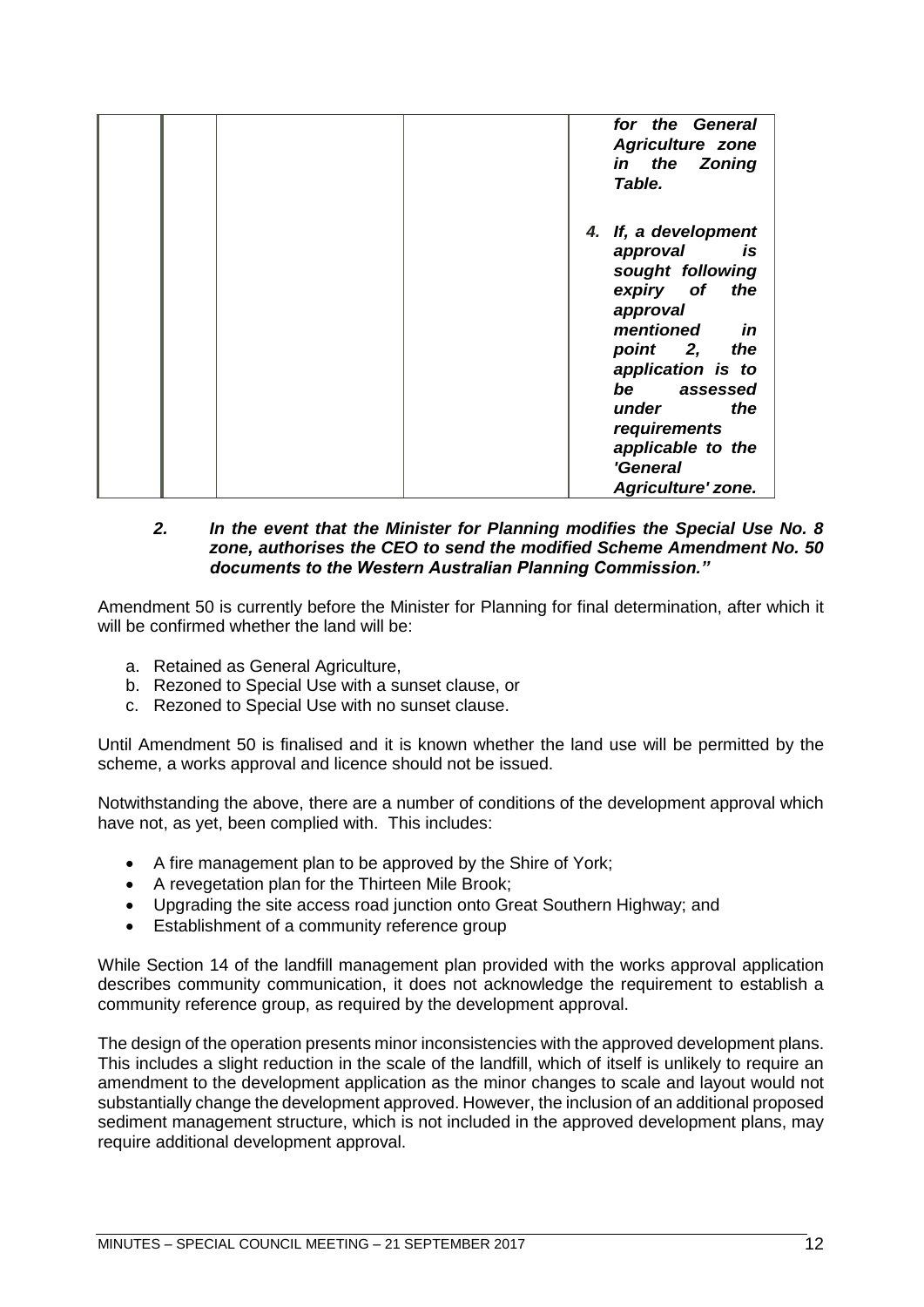It is proposed that the Shire recommends that no works approval or license be issued until the applicant can demonstrate it has complied with the relevant conditions of the development approval.

# Modifications from previous proposal and environmental management plan

The Shire notes that the new application by Alkina Pty Ltd proposes several minor modifications from the previously approved proposal, for which works approval had been granted by the Department of Water and Environmental Regulation and was subsequently withdrawn by the original applicant. These include:

- Slight reduction in the scale of the operation, with resultant modification to the layout of the proposed landfill cells;
- Minor reduction in truck movements associated with the lesser scale of the operation; and
- Recommended modifications to various environmental management plans as a result of the review undertaken by the applicant's consultants to determine their suitability for the new operator, including:
	- o Surface water management (including water monitoring and sampling, and Rivercare project stakeholder engagement)
	- o Updating of the 2015 odour management plan
	- o Updating of the 2015 dust management plan
	- o Updating of the 2015 noise management plan.

The Responsible Authority Report prepared by the Shire of York, and adopted by Council on 10 August 2015, considered the various environmental and nuisance management plans prepared to support the previously issued works approval. The report concluded that:

*"With environmental risks managed through Works Approvals processes, the proposed development is consistent with planning policy measures regarding the protection of land, surface and groundwater resources."*

It is noted that the recommendations for upgrading of environmental management plans to comply with conditions of the previous works approval will likely result in plans that provide for better management of environmental risk. It is recommended that these reviews are required prior to the issuing of a works approval and license for the new proposal.

# **Implications to consider:**

# *Consultative*

In accordance with the *Environmental Protection Act 1986*, the application for a works approval and licence has been released for public comment by the Department of Water and Environmental Regulation.

All community members have the opportunity to make a submission by the closing date of 28 September 2017.

# *Strategic*

Providing a submission on the application for a licence and works approval supports delivery of the following outcomes from Council's Strategic Community Plan 2016-2026

- 5.5 There is a strong collective voice on key issues of concern to the community.
- 5.6 There are high levels of community engagement in decision-making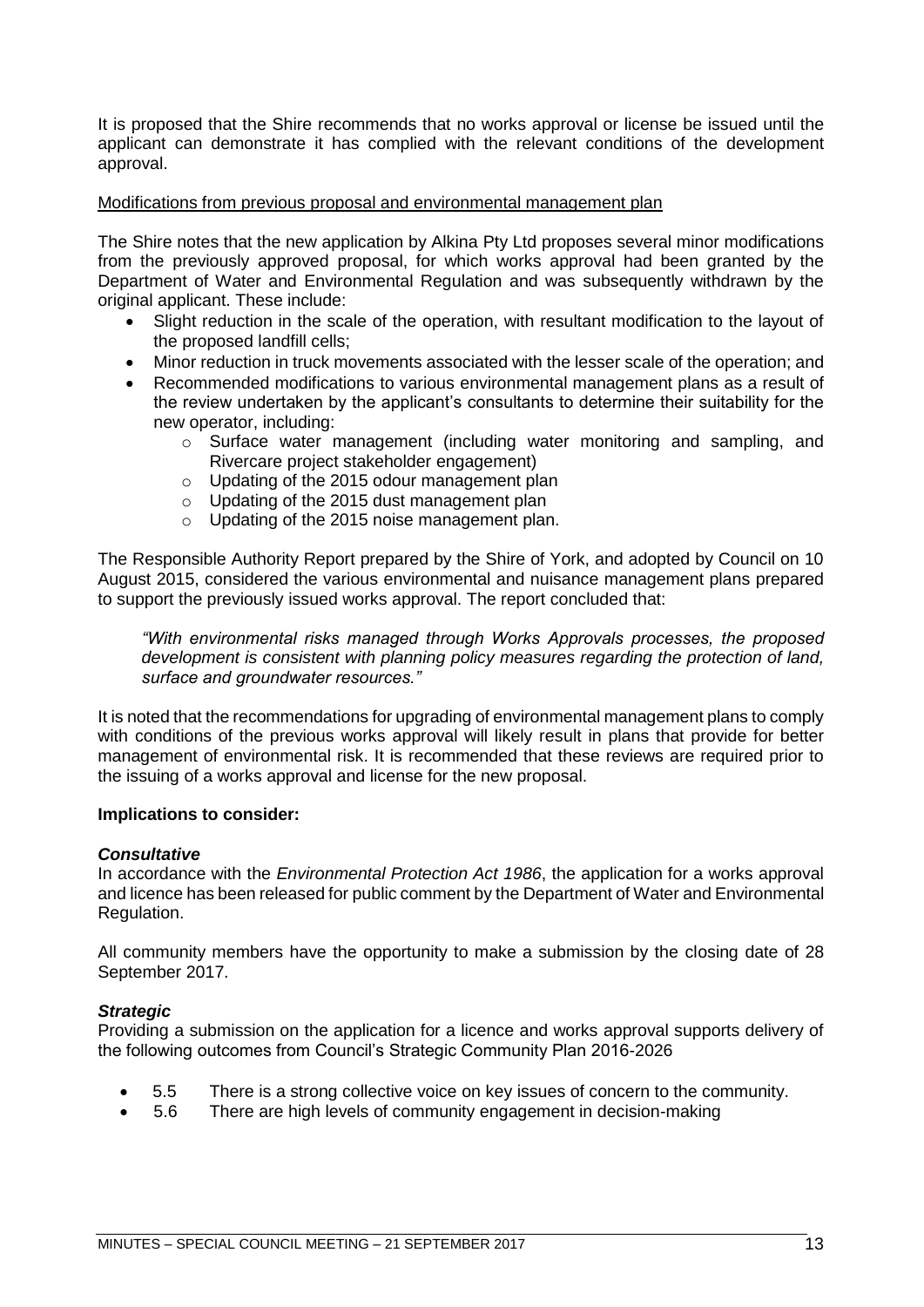# *Legal and Statutory*

Works approvals and licences are issued under the provisions of the *Environmental Protection Act 1986*. These approvals are separate to any approvals administered by the Shire of York under the *Planning and Development Act 2005*, and therefore the Shire may have limited influence over these matters.

# *Risk related*

A landfill facility provides a range of environmental risks. The application for works approval includes a range of management plans to address these risks. In considering the application, the Department of Water and Environmental Regulation will review the appropriateness of the management actions.

# **Voting Requirements: Absolute Majority Required: No**

OFFICER RECOMMENDATION:

*"That Council advises the Department of Water and Environmental Regulation that it does not support the issue of a works approval for Alkina Holdings Pty Ltd for a Class II landfill facility on Lot 4869, Saint Ronans for the following reasons:*

- *1. The proposed landfill facility represents adhoc and unplanned development and is inconsistent with orderly and proper planning. In this respect it is noted that the proposal is inconsistent with the State Planning Strategy 2050 and the Waste Strategy 2012. These documents both stress the importance of strategically planning waste management facilities to ensure:-*
	- *The number and types of facilities required and their relationship to existing waste facilities can be identified;*
	- *They are optimally located;*
	- *That they have appropriate access to transport networks;*
	- *Buffers are appropriate and adequate; and*
	- *That the degree risk of air, soil, groundwater and surface water pollution is acceptable.*
- *2. The absence of any strategic planning has removed the ability of the community to engage with government on the appropriate identification of a range of potential landfill sites, and to prioritise the most appropriate sites on the basis of environmental, social, and economic performance. The community has not been able to contribute to a broader planning process that enables the most appropriate location to be debated, tested and considered in a collaborative, transparent manner. In the absence of a meaningful, strategic and engaging process, the Shire cannot support a development that has drawn so much concern and opposition from the community.*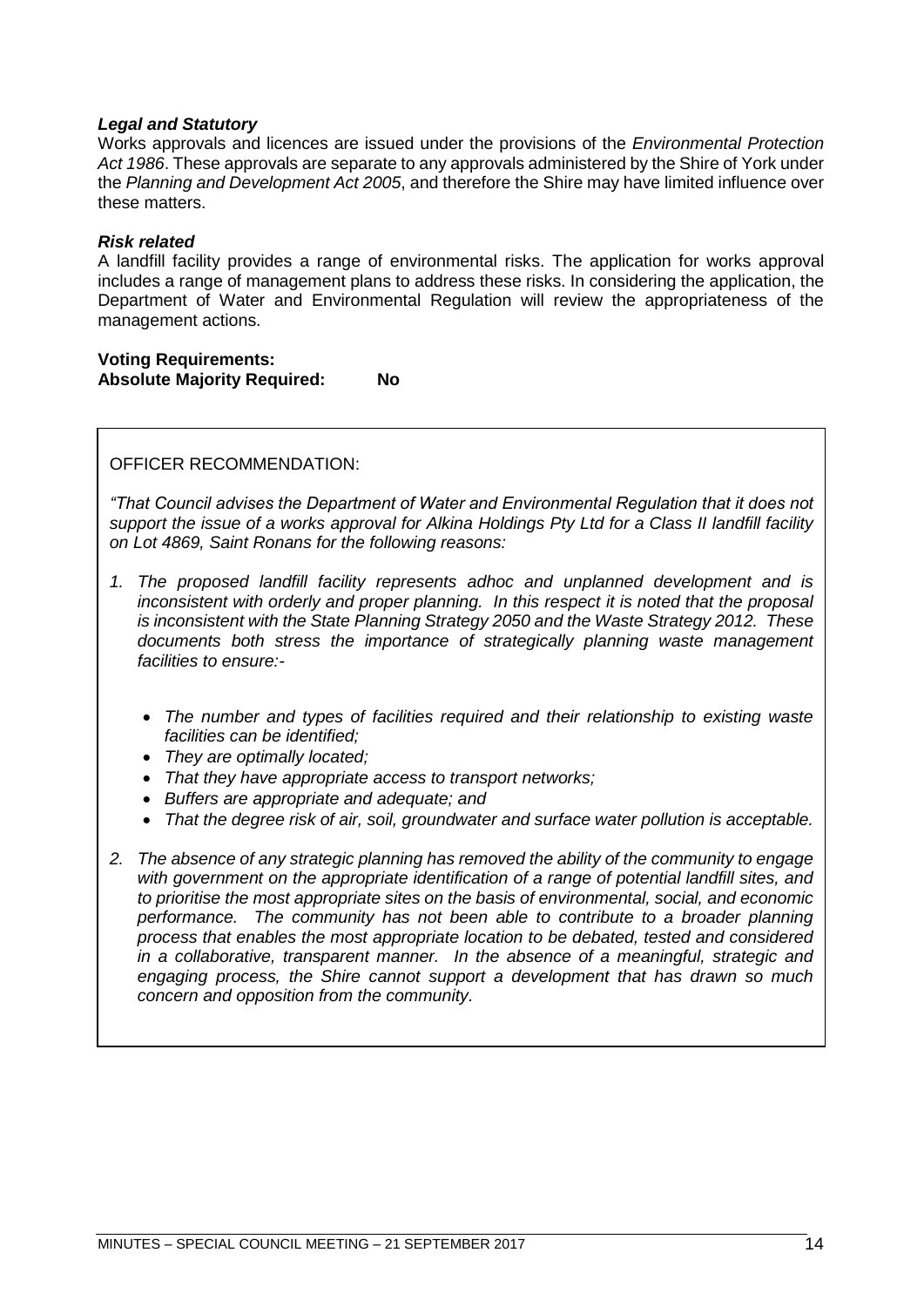- *3. The Shire of York is currently progressing Amendment 50 to the Shire of York Local Planning Scheme No. 2, which includes two amendments of relevance to this proposal:*
	- *The use class 'Waste Disposal Facility' (which includes landfill activities) will become an 'X' or 'not permitted' use in the General Agriculture Zone; and*
	- *The insertion into Schedule 3 of the Scheme of a Special Use Zone No. 8 (SU8), identifying a waste disposal facility on Lot 4869 subject to various conditions that require the development to be undertaken in accordance with the 8 March 2016 decision of the SAT.*

*Amendment 50 is currently before the Minister for Planning for final determination. Upon the Minister's determination of the amendment, it will be confirmed whether the subject land will be:*

- *Retained as General Agriculture;*
- *Rezoned to Special Use with a sunset clause; or*
- *Rezoned to Special Use with no sunset clause.*

*It would be premature to determine and issue a works approval and license until the Minister for Planning has made her decision on Amendment 50 and it is known whether the land use will be permitted by the scheme.*

- *4. The proposal submitted for the Works Approval does not align with the approved development application. Specifically, an additional sediment management structure is proposed which does not have development approval; and*
- *5. There are a number of conditions of the development approval which have not been complied with. These include:*
	- *A fire management plan to be approved by the Shire of York;*
	- *A revegetation plan for the Thirteen Mile Brook;*
	- *Upgrading of the site access road junction onto Great Southern Highway; and*
	- *Establishment of a community reference group*

*While Section 14 of the landfill management plan provided with the works approval application describes community communication, it does not acknowledge the requirement to establish a community reference group, as required by the development approval."*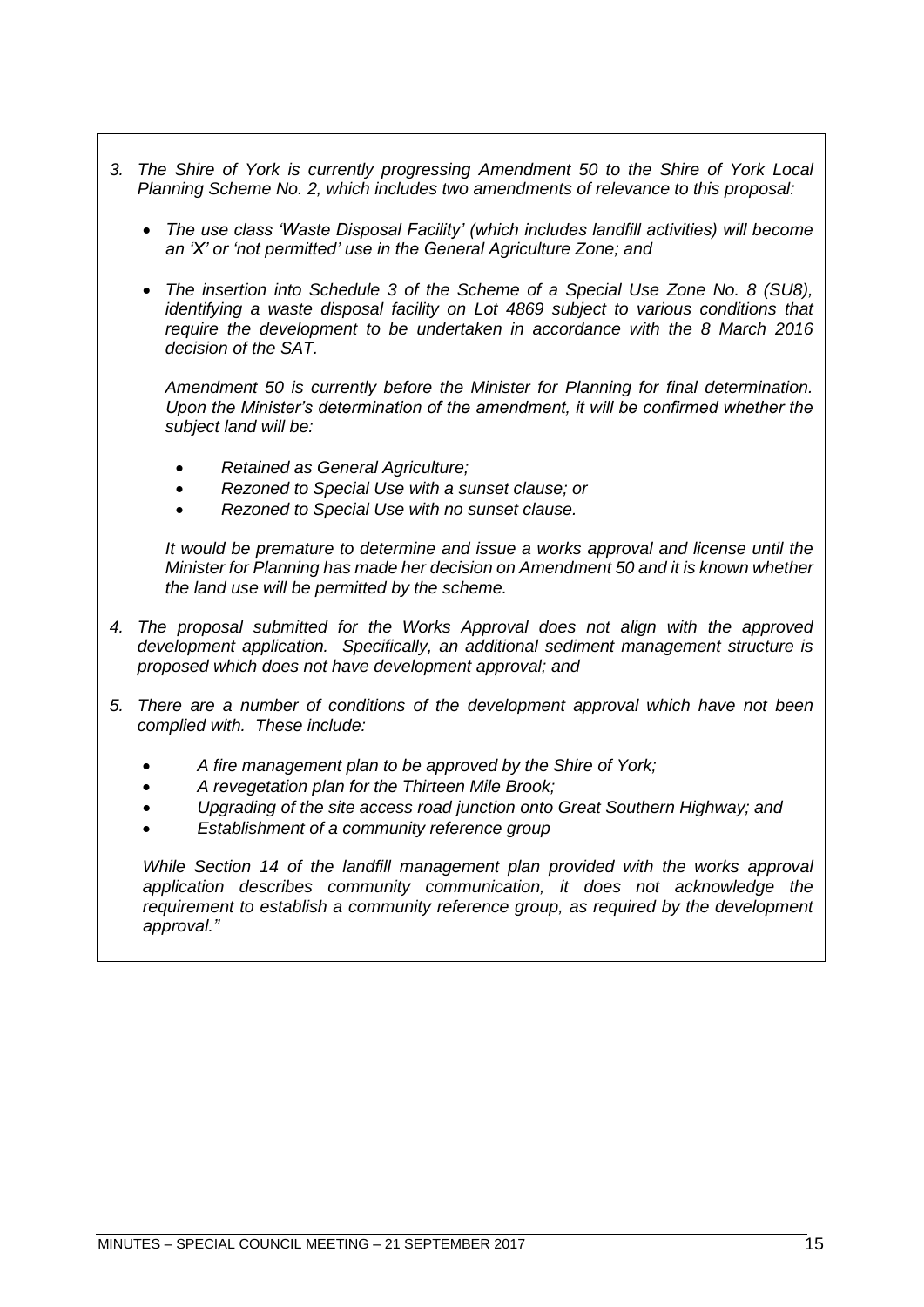# REVISED OFFICER RECOMMENDATION:

*"That Council advises the Department of Water and Environmental Regulation that it does not support the issue of a works approval for Alkina Holdings Pty Ltd for a Class II landfill facility on Lot 4869, Saint Ronans for the following reasons:*

- *1. The proposed landfill facility represents adhoc and unplanned development and is inconsistent with orderly and proper planning. In this respect it is noted that the proposal is inconsistent with the State Planning Strategy 2050 and the Waste Strategy 2012. These documents both stress the importance of strategically planning waste management facilities to ensure:-*
	- *The number and types of facilities required and their relationship to existing waste facilities can be identified;*
	- *They are optimally located;*
	- *That they have appropriate access to transport networks;*
	- *Buffers are appropriate and adequate; and*
	- *That the degree risk of air, soil, groundwater and surface water pollution is acceptable.*
- *2. The absence of any strategic planning has removed the ability of the community to engage with government on the appropriate identification of a range of potential landfill sites, and to prioritise the most appropriate sites on the basis of environmental, social, and economic performance. The community has not been able to contribute to a broader planning process that enables the most appropriate location to be debated, tested and considered in a collaborative, transparent manner. In the absence of a meaningful, strategic and engaging process, the Shire cannot support a development that has drawn so much concern and opposition from the community.*
- *3. The Shire of York is currently progressing Amendment 50 to the Shire of York Local Planning Scheme No. 2, which includes two amendments of relevance to this proposal:*
	- *The use class 'Waste Disposal Facility' (which includes landfill activities) will become an 'X' or 'not permitted' use in the General Agriculture Zone; and*
	- *The insertion into Schedule 3 of the Scheme of a Special Use Zone No. 8 (SU8), identifying a waste disposal facility on Lot 4869 subject to various conditions that require the development to be undertaken in accordance with the 8 March 2016 decision of the SAT.*

*Amendment 50 is currently before the Minister for Planning for final determination. Upon the Minister's determination of the amendment, it will be confirmed whether the subject land will be:*

- *Retained as General Agriculture;*
- *Rezoned to Special Use with a sunset clause; or*
- *Rezoned to Special Use with no sunset clause.*

*It would be premature to determine and issue a works approval and license until the Minister for Planning has made her decision on Amendment 50 and it is known whether the land use will be permitted by the scheme.*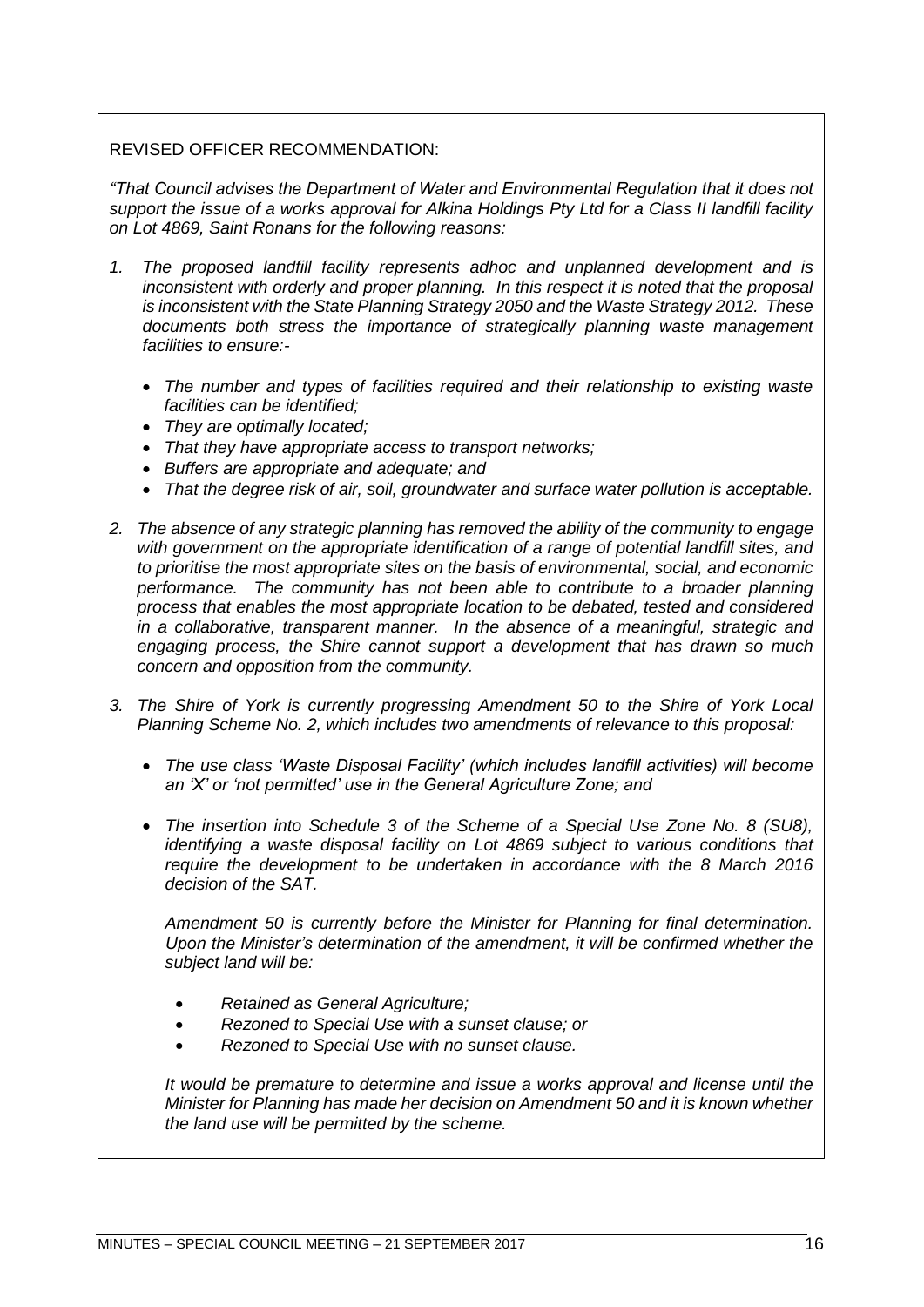- *4. The proposal submitted for the Works Approval does not align with the approved development application. Specifically, an additional sediment management structure is proposed which does not have development approval; and*
- *5. There are a number of conditions of the development approval which have not been complied with. These include:*
	- *A fire management plan to be approved by the Shire of York;*
	- *A revegetation plan for the Thirteen Mile Brook;*
	- *Upgrading of the site access road junction onto Great Southern Highway; and*
	- *Establishment of a community reference group*

*While Section 14 of the landfill management plan provided with the works approval application describes community communication, it does not acknowledge the requirement to establish a community reference group, as required by the development approval.*

*6. Following community feedback, that Council requests the CEO to engage a suitably qualified consultant to undertake a peer review of the Geotechnical and Hydrological assessment of the site and includes any pertinent information from that review in the Works Approval submission.'*

*The Chief Executive Officer requested the Executive Manager Infrastructure & Development Services to read out the additional Point 6 to the Officers Recommendation.*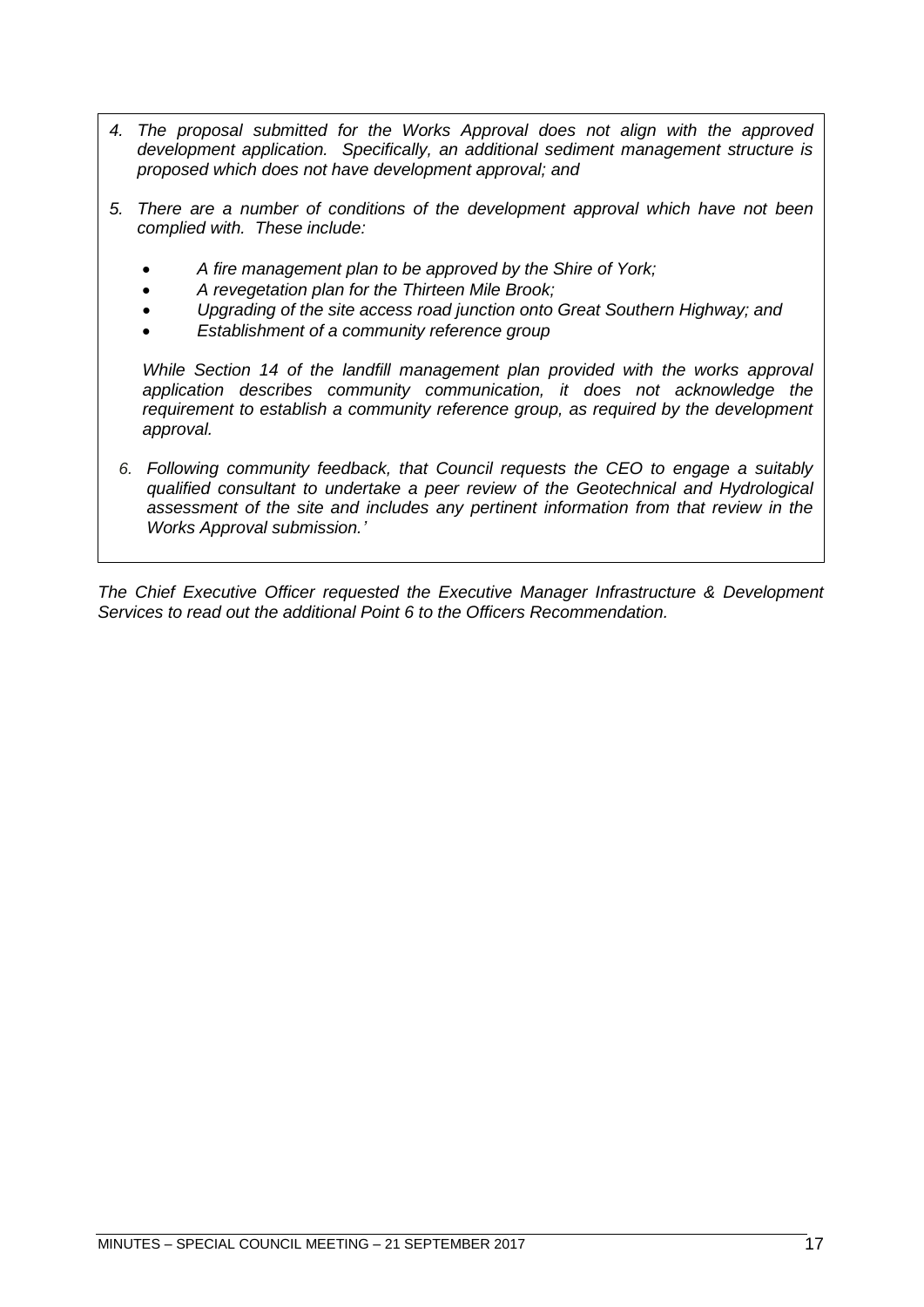Motion to Amend Point 6:

Moved: Cr Walters **Seconded: Cr Smythe** Seconded: Cr Smythe

*"That Council advises the Department of Water and Environmental Regulation that it does not support the issue of a works approval for Alkina Holdings Pty Ltd for a Class II landfill facility on Lot 4869, Saint Ronans for the following reasons:*

- *1. The proposed landfill facility represents adhoc and unplanned development and is inconsistent with orderly and proper planning. In this respect it is noted that the proposal is inconsistent with the State Planning Strategy 2050 and the Waste Strategy 2012. These documents both stress the importance of strategically planning waste management facilities to ensure:-*
	- *The number and types of facilities required and their relationship to existing waste facilities can be identified;*
	- *They are optimally located;*
	- *That they have appropriate access to transport networks;*
	- *Buffers are appropriate and adequate; and*
	- *That the degree risk of air, soil, groundwater and surface water pollution is acceptable.*
- *2. The absence of any strategic planning has removed the ability of the community to engage with government on the appropriate identification of a range of potential landfill sites, and to prioritise the most appropriate sites on the basis of environmental, social, and economic performance. The community has not been able to contribute to a broader planning process that enables the most appropriate location to be debated, tested and considered in a collaborative, transparent manner. In the absence of a meaningful, strategic and engaging process, the Shire cannot support a development that has drawn so much concern and opposition from the community.*
- *3. The Shire of York is currently progressing Amendment 50 to the Shire of York Local Planning Scheme No. 2, which includes two amendments of relevance to this proposal:*
	- *The use class 'Waste Disposal Facility' (which includes landfill activities) will become an 'X' or 'not permitted' use in the General Agriculture Zone; and*
	- *The insertion into Schedule 3 of the Scheme of a Special Use Zone No. 8 (SU8), identifying a waste disposal facility on Lot 4869 subject to various conditions that*  require the development to be undertaken in accordance with the 8 March 2016 *decision of the SAT.*

*Amendment 50 is currently before the Minister for Planning for final determination. Upon the Minister's determination of the amendment, it will be confirmed whether the subject land will be:*

- *Retained as General Agriculture;*
- *Rezoned to Special Use with a sunset clause; or*
- *Rezoned to Special Use with no sunset clause.*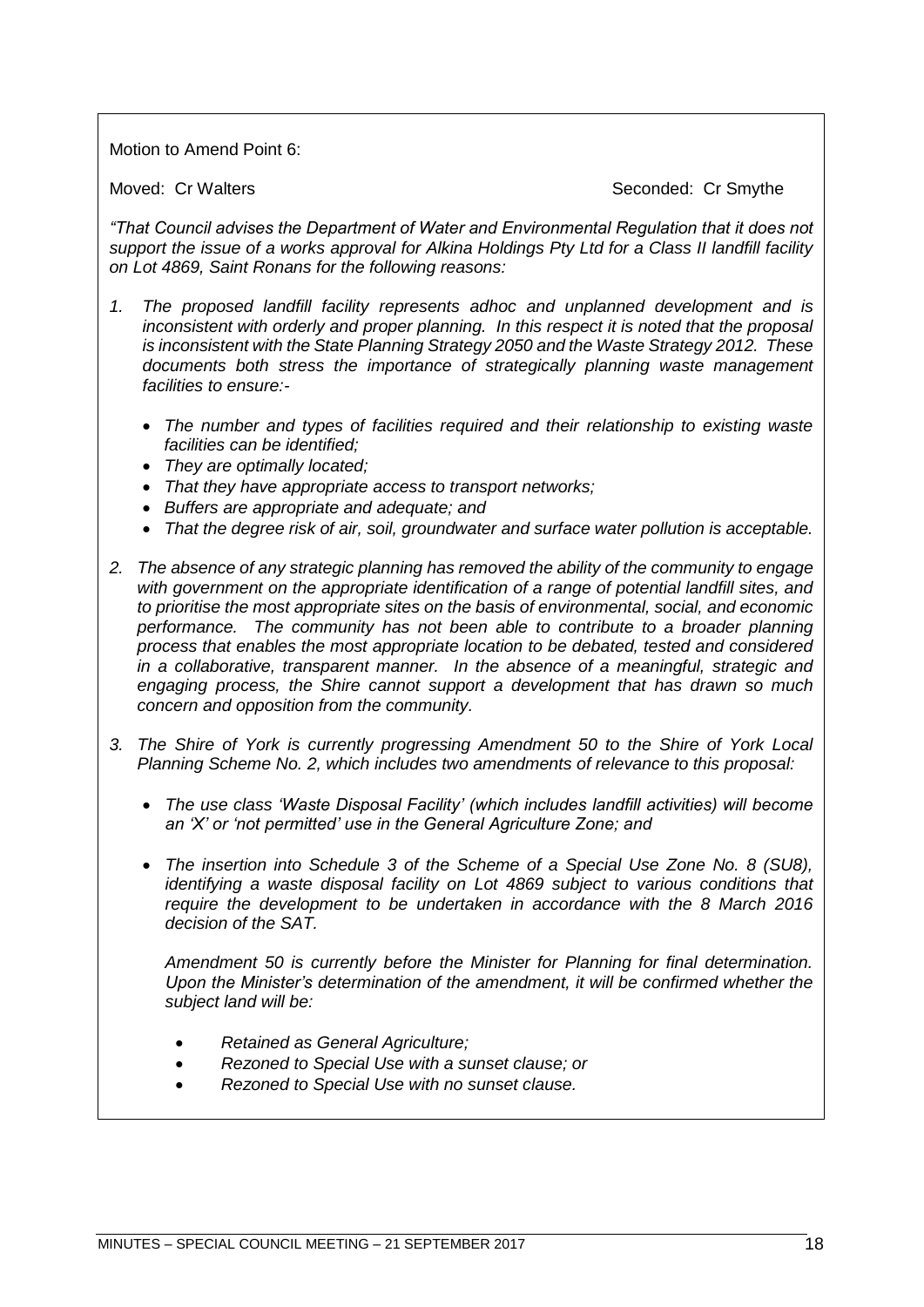*It would be premature to determine and issue a works approval and license until the Minister for Planning has made her decision on Amendment 50 and it is known whether the land use will be permitted by the scheme.*

- *4. The proposal submitted for the Works Approval does not align with the approved development application. Specifically, an additional sediment management structure is proposed which does not have development approval; and*
- *5. There are a number of conditions of the development approval which have not been complied with. These include:*
	- *A fire management plan to be approved by the Shire of York;*
	- *A revegetation plan for the Thirteen Mile Brook;*
	- *Upgrading of the site access road junction onto Great Southern Highway; and*
	- *Establishment of a community reference group*

*While Section 14 of the landfill management plan provided with the works approval application describes community communication, it does not acknowledge the requirement to establish a community reference group, as required by the development approval.*

*6. Following community feedback, that Council requests the CEO to engage a suitably qualified consultant to undertake a peer review of the Geotechnical and Hydrological assessment of the site and includes any pertinent information from that review in the Works Approval submission to be capped up to a maximum of \$8,000."*

*LOST: 2/3*

*Reason: To include a capped amount for consultation*

New Motion to Amend Point 6:

Moved: Cr Ferro **Seconded: Cr Smythe** Seconded: Cr Smythe

*"That Council advises the Department of Water and Environmental Regulation that it does not support the issue of a works approval for Alkina Holdings Pty Ltd for a Class II landfill facility on Lot 4869, Saint Ronans for the following reasons:*

- *1. The proposed landfill facility represents adhoc and unplanned development and is inconsistent with orderly and proper planning. In this respect it is noted that the proposal is inconsistent with the State Planning Strategy 2050 and the Waste Strategy 2012. These documents both stress the importance of strategically planning waste management facilities to ensure:-*
	- *The number and types of facilities required and their relationship to existing waste facilities can be identified;*
	- *They are optimally located;*
	- *That they have appropriate access to transport networks;*
	- *Buffers are appropriate and adequate; and*
	- *That the degree risk of air, soil, groundwater and surface water pollution is acceptable.*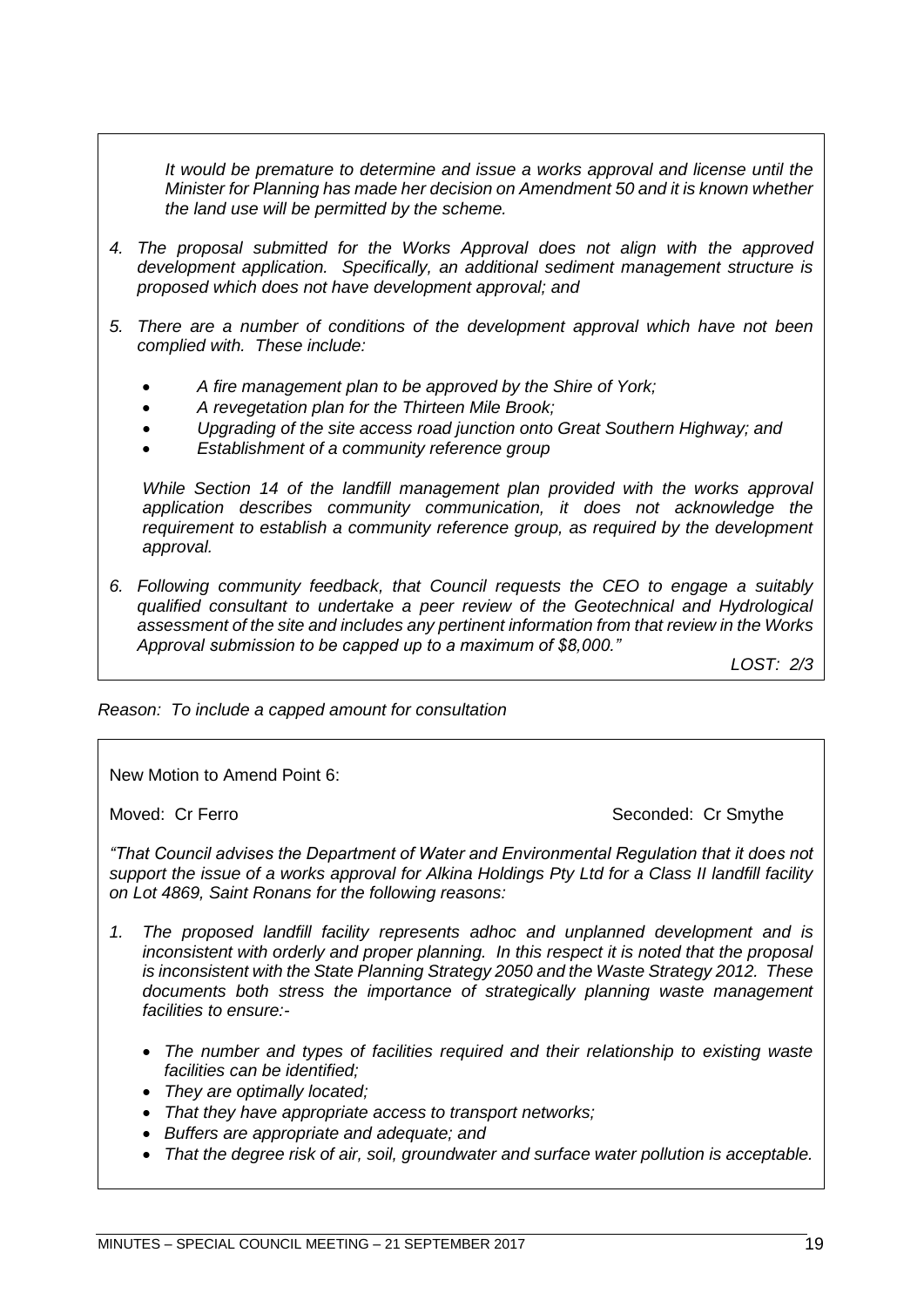- *2. The absence of any strategic planning has removed the ability of the community to engage with government on the appropriate identification of a range of potential landfill sites, and to prioritise the most appropriate sites on the basis of environmental, social, and economic performance. The community has not been able to contribute to a broader planning process that enables the most appropriate location to be debated, tested and considered in a collaborative, transparent manner. In the absence of a meaningful, strategic and engaging process, the Shire cannot support a development that has drawn so much concern and opposition from the community.*
- *3. The Shire of York is currently progressing Amendment 50 to the Shire of York Local Planning Scheme No. 2, which includes two amendments of relevance to this proposal:*
	- *The use class 'Waste Disposal Facility' (which includes landfill activities) will become an 'X' or 'not permitted' use in the General Agriculture Zone; and*
	- *The insertion into Schedule 3 of the Scheme of a Special Use Zone No. 8 (SU8), identifying a waste disposal facility on Lot 4869 subject to various conditions that require the development to be undertaken in accordance with the 8 March 2016 decision of the SAT.*

*Amendment 50 is currently before the Minister for Planning for final determination. Upon the Minister's determination of the amendment, it will be confirmed whether the subject land will be:*

- *Retained as General Agriculture;*
- *Rezoned to Special Use with a sunset clause; or*
- *Rezoned to Special Use with no sunset clause.*

*It would be premature to determine and issue a works approval and license until the Minister for Planning has made her decision on Amendment 50 and it is known whether the land use will be permitted by the scheme.*

- *4. The proposal submitted for the Works Approval does not align with the approved development application. Specifically, an additional sediment management structure is proposed which does not have development approval; and*
- *5. There are a number of conditions of the development approval which have not been complied with. These include:*
	- *A fire management plan to be approved by the Shire of York;*
	- *A revegetation plan for the Thirteen Mile Brook;*
	- *Upgrading of the site access road junction onto Great Southern Highway; and*
	- *Establishment of a community reference group*

*While Section 14 of the landfill management plan provided with the works approval application describes community communication, it does not acknowledge the requirement to establish a community reference group, as required by the development approval.*

*6. Following community feedback, that Council requests the CEO to engage suitably qualified consultants to undertake a peer review of the Geotechnical and Hydrological assessment of the site and includes any pertinent information from that review in the Works Approval submission."*

*CARRIED: 4/1*

*Reason: To achieve the best possible outcome without limitation to the scope*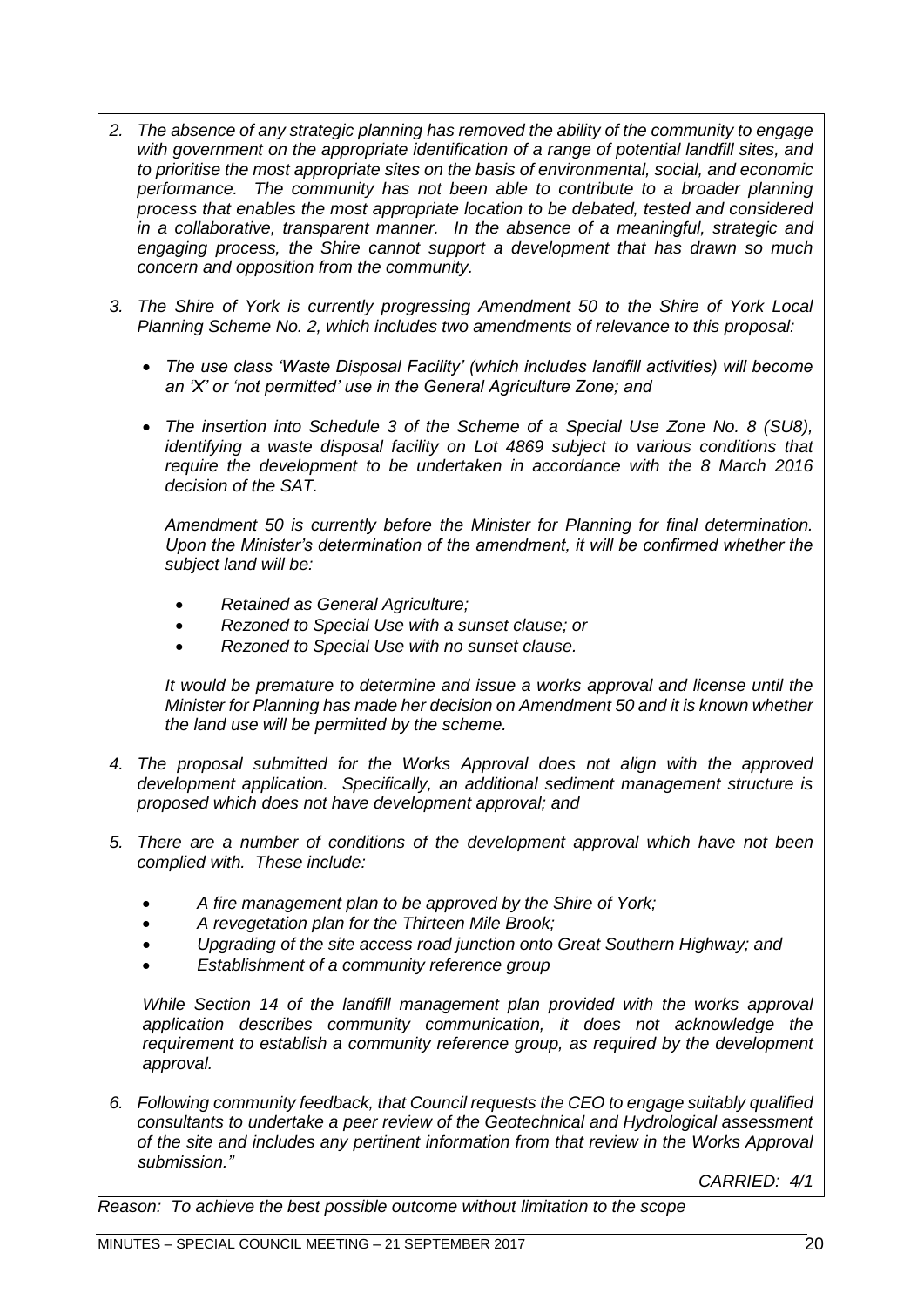**The Amendment Became the Motion:**

**RESOLUTION: 160917**

**Moved: Cr Ferro Seconded: Cr Smythe**

*"That Council advises the Department of Water and Environmental Regulation that it does not support the issue of a works approval for Alkina Holdings Pty Ltd for a Class II landfill facility on Lot 4869, Saint Ronans for the following reasons:*

- *1. The proposed landfill facility represents adhoc and unplanned development and is inconsistent with orderly and proper planning. In this respect it is noted that the proposal is inconsistent with the State Planning Strategy 2050 and the Waste Strategy 2012. These documents both stress the importance of strategically planning waste management facilities to ensure:-*
	- *The number and types of facilities required and their relationship to existing waste facilities can be identified;*
	- *They are optimally located;*
	- *That they have appropriate access to transport networks;*
	- *Buffers are appropriate and adequate; and*
	- *That the degree risk of air, soil, groundwater and surface water pollution is acceptable.*
- *2. The absence of any strategic planning has removed the ability of the community to engage with government on the appropriate identification of a range of potential landfill sites, and to prioritise the most appropriate sites on the basis of environmental, social, and economic performance. The community has not been able to contribute to a broader planning process that enables the most appropriate location to be debated, tested and considered in a collaborative, transparent manner. In the absence of a meaningful, strategic and engaging process, the Shire cannot support a development that has drawn so much concern and opposition from the community.*
- *3. The Shire of York is currently progressing Amendment 50 to the Shire of York Local Planning Scheme No. 2, which includes two amendments of relevance to this proposal:*
	- *The use class 'Waste Disposal Facility' (which includes landfill activities) will become an 'X' or 'not permitted' use in the General Agriculture Zone; and*
	- *The insertion into Schedule 3 of the Scheme of a Special Use Zone No. 8 (SU8), identifying a waste disposal facility on Lot 4869 subject to various conditions that require the development to be undertaken in accordance with the 8 March 2016 decision of the SAT.*

*Amendment 50 is currently before the Minister for Planning for final determination. Upon the Minister's determination of the amendment, it will be confirmed whether the subject land will be:*

- *Retained as General Agriculture;*
- *Rezoned to Special Use with a sunset clause; or*
- *Rezoned to Special Use with no sunset clause.*